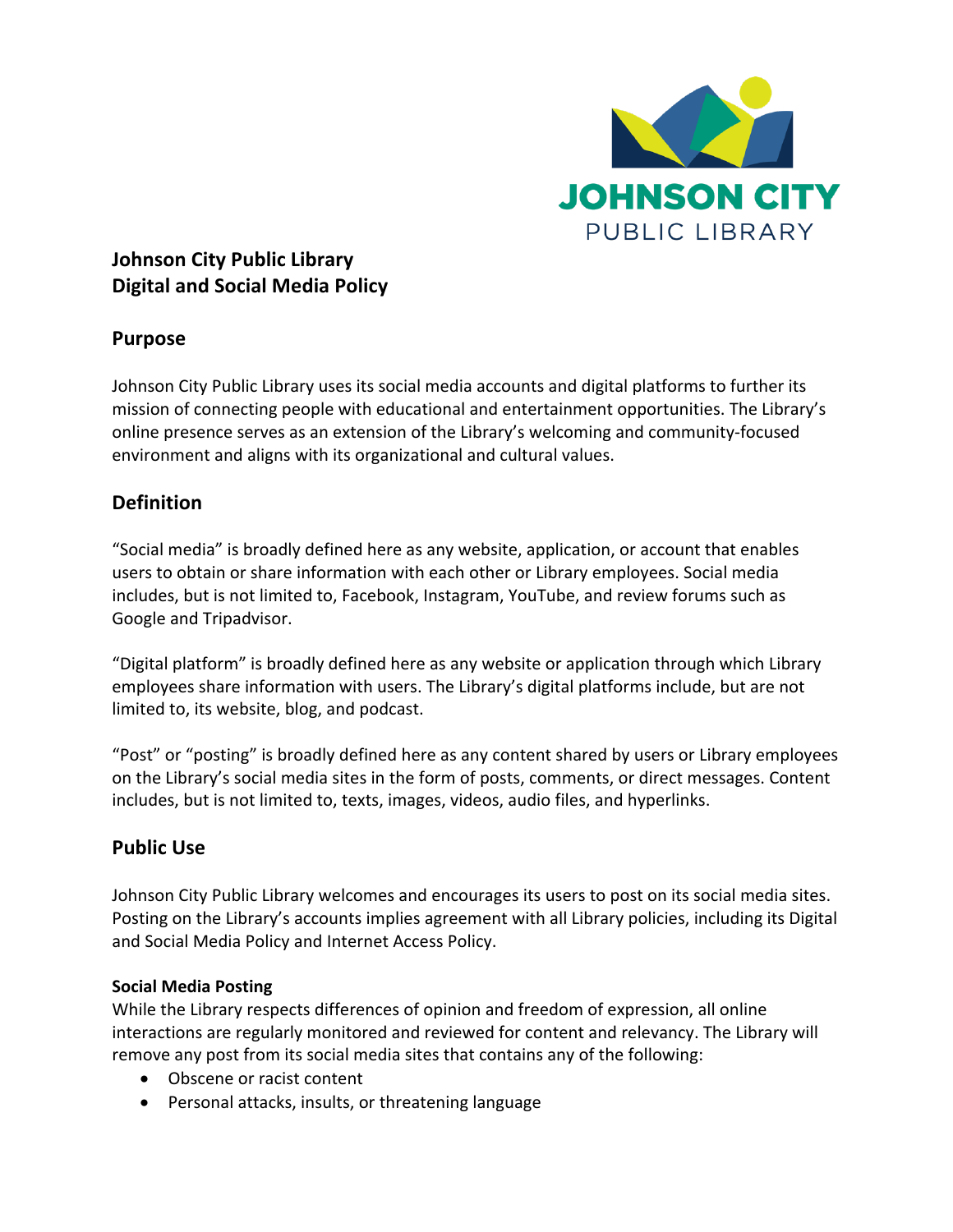- Statements which can be easily disproven
- Plagiarized or copy-written material
- Private, personal information
- Hyperlinks to material or sites not directly related to the discussion
- Commercial promotions or spam
- Organized political or religious activity or proselytizing
- Multimedia that falls in any of the above categories

The Library reserves the right to block or ban users who post content from the list above. Any social media user who has been blocked, banned, or had their content deleted may appeal this decision, by phone or email, to the Library Director.

#### **User Privacy**

Johnson City Public Library does not collect or use the personal information stored on social media sites unless granted permission by the individual user. The library may communicate with users through the site's platform and may request from the user alternative forms of communication (email, phone call, etc.).

#### **Reproducing Users' Posts in Marketing Materials**

Johnson City Public Library may reproduce any users' posts that appear on its social media accounts for use in its other digital and physical marketing materials. Any identifying information, other than the user's first name, is withheld unless the user gives prior approval.

#### **Limited Liability**

Users' posts on Library social media accounts do not reflect Library views.

The Library is not responsible for any liabilities, damages, or costs that may incur because of other users' posts.

The Library does not act in place of or in the absence of a parent and is not responsible for enforcing any restrictions which a parent or guardian may place on a minor's use of social media.

### **Employee Use**

To maintain a clear and consistent message, Johnson City Public Library is represented online only through the social media accounts and digital platforms created and managed by the Technology and Media Department.

#### **Creating and Deleting Accounts**

Library employees are not allowed to create or delete social media accounts for the Library unless given prior approval by the Marketing Coordinator and Library Director.

#### **Posting on Library Accounts**